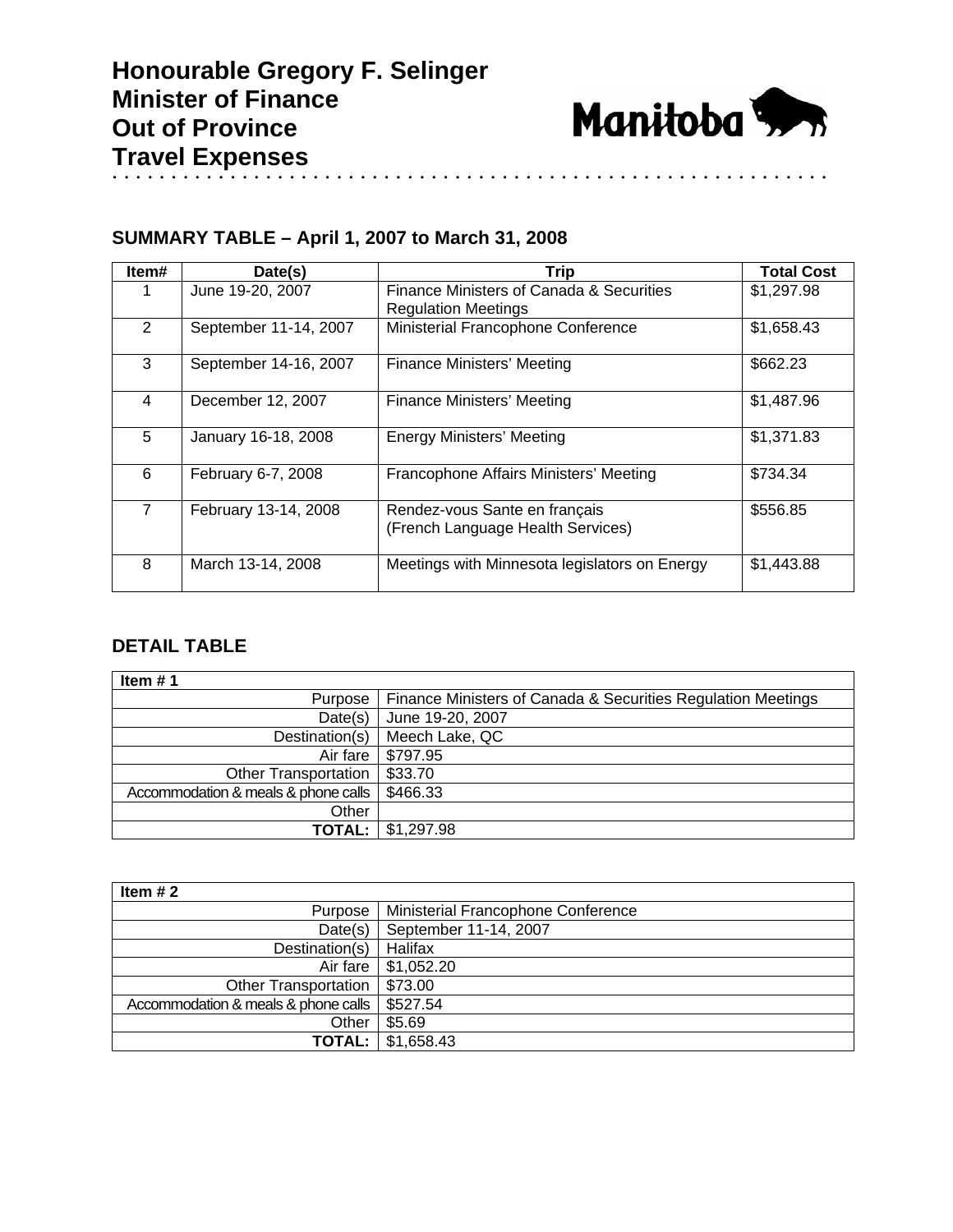| Item $#3$                           |                                   |
|-------------------------------------|-----------------------------------|
| Purpose                             | <b>Finance Ministers' Meeting</b> |
| Date(s)                             | September 14-16, 2007             |
| Destination(s)                      | Montreal                          |
| Air fare                            | \$406.95                          |
| <b>Other Transportation</b>         | \$33.33                           |
| Accommodation & meals & phone calls | \$221.95                          |
| Other                               |                                   |
| <b>TOTAL:</b>                       | \$662.23                          |

| Item $#4$                           |                                      |
|-------------------------------------|--------------------------------------|
|                                     | Purpose   Finance Ministers' Meeting |
| Date(s)                             | December 12, 2007                    |
| Destination(s)                      | Ottawa                               |
| Air fare                            | \$991.90                             |
| Other Transportation                | \$33.00                              |
| Accommodation & meals & phone calls | \$458.46                             |
| Other                               | \$4.60                               |
|                                     | <b>TOTAL:</b> $\frac{1}{31,487.96}$  |

| Item $# 5$                          |                                     |
|-------------------------------------|-------------------------------------|
|                                     | Purpose   Energy Ministers' Meeting |
| Date(s)                             | January 16-18, 2008                 |
| Destination(s)                      | Toronto                             |
| Air fare                            | \$584.80                            |
| Other Transportation                | \$121.50                            |
| Accommodation & meals & phone calls | \$665.53                            |
| Other                               |                                     |
|                                     | <b>TOTAL:</b> $\frac{1}{31,371.83}$ |

| Item $# 6$                          |                                        |
|-------------------------------------|----------------------------------------|
| Purpose                             | Francophone Affairs Ministers' Meeting |
| Date(s)                             | February 6-7, 2008                     |
| Destination(s)                      | Montreal                               |
| Air fare                            | \$525.30                               |
| <b>Other Transportation</b>         | \$30.00                                |
| Accommodation & meals & phone calls | \$179.04                               |
| Other                               |                                        |
| <b>TOTAL:</b>                       | \$734.34                               |

| Item $#7$                           |                                   |
|-------------------------------------|-----------------------------------|
| Purpose                             | Rendez-vous Sante en français     |
|                                     | (French Language Health Services) |
| Date(s)                             | February 13-14, 2008              |
| Destination(s)                      | Edmonton                          |
| Air fare                            | \$514.85                          |
| <b>Other Transportation</b>         | \$42.00                           |
| Accommodation & meals & phone calls |                                   |
| Other                               |                                   |
| <b>TOTAL:</b>                       | \$556.85                          |